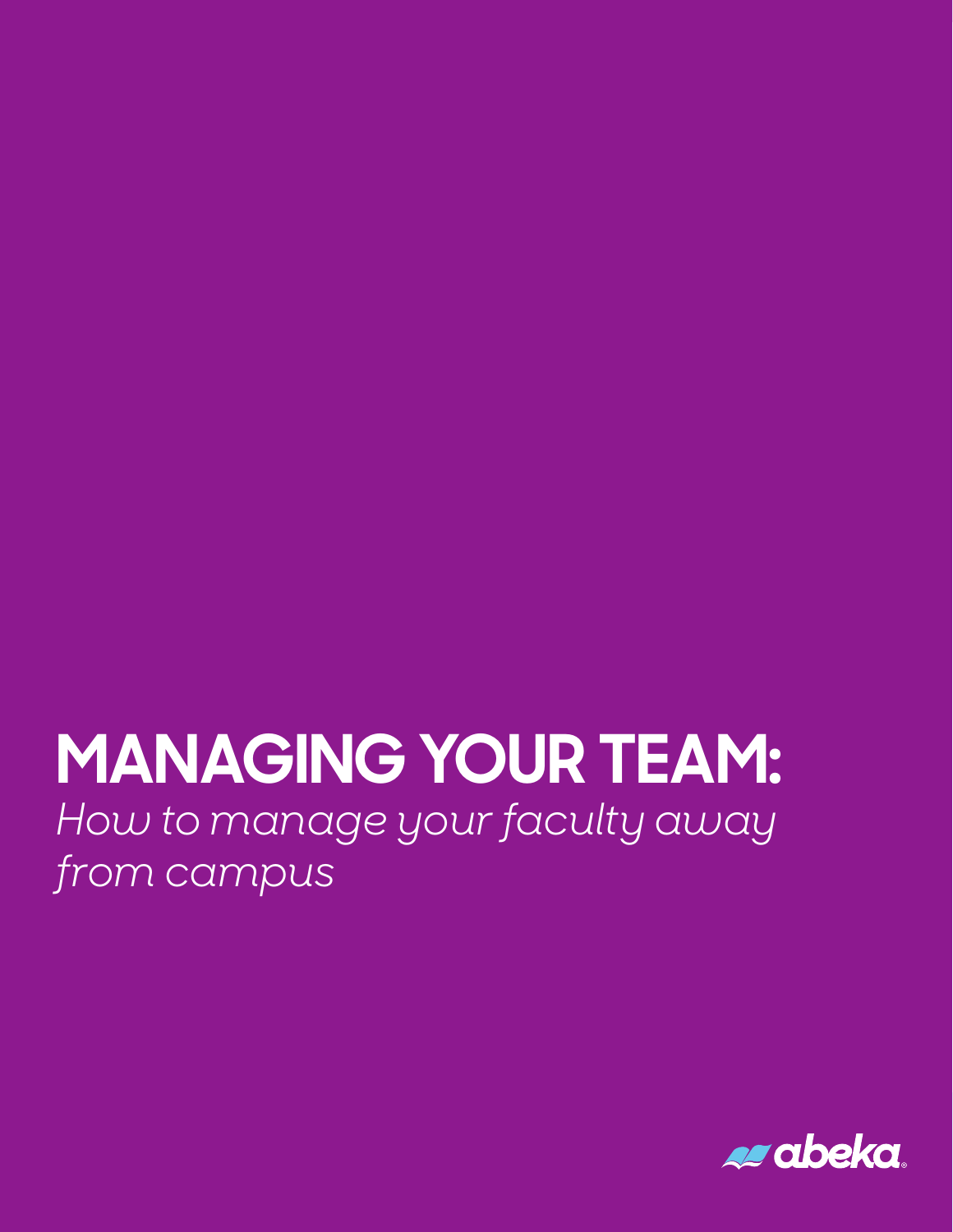## **MANAGING YOUR TEAM:**  *How to Engage Your Faculty Away from Campus*

### **Focus on Your Purpose**

In this time of "Covid-19 Learning," schools all over the world have had to make significant changes. As we've transitioned from teaching students directly in the classroom to teaching students from a distance, we've innovated and modified in ways we wouldn't have thought possible just a few months ago. Yet even with all these adjustments, what hasn't changed is our purpose. As Christian educators, we still seek to provide our students excellent academics built upon Biblical truth. We still seek to influence these students for Christ in their spiritual, academic, and personal growth. The decisions we make and actions we take must focus on furthering and supporting our purpose.

With that in mind, we're focusing on ways to engage our faculty during this unique time because we realize a deeper issue is at hand: significant decrease in student academic productivity. As our students have shifted to schooling from home, many of them are falling behind due to lack of resources, time, oversight, motivation, and a shortage of immediate academic feedback. Lower academic achievement leads to potential customer dissatisfaction and decreased enrollments, and decreased enrollments leads to the Christian school having less opportunity to influence young people and its community for Christ.

We must engage and encourage our faculty because they are our primary means of reaching, encouraging, and sustaining our students. Whether we have less than two weeks until the end of the school year or more than a month, we can still assess our current practices and determine what we might still do further support our teachers.

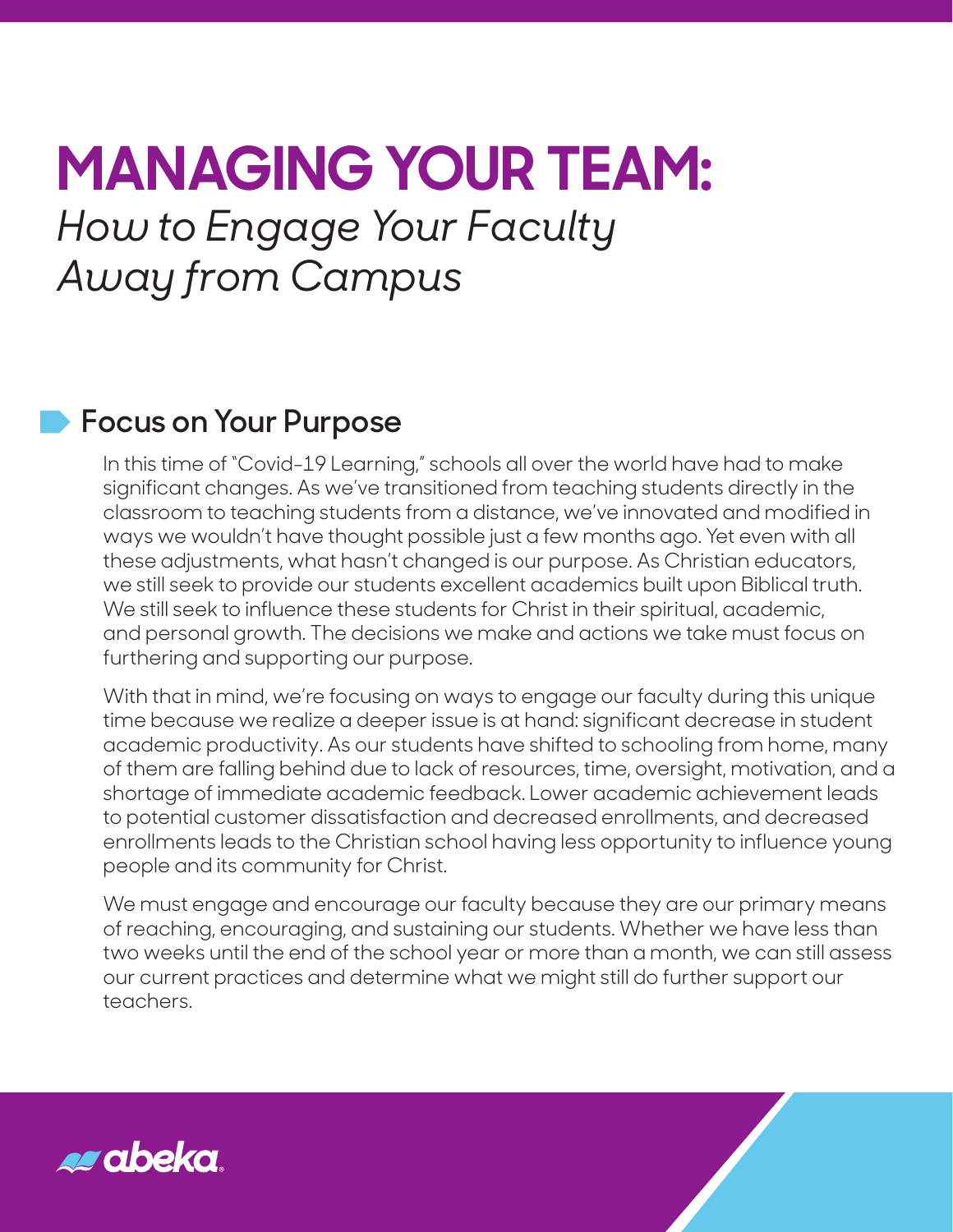### **Keep the Right Perspective**

- $\diamond$  **God is in control.** We find ourselves in a unique time, one that brings numerous challenges. Yet while we were all surprised by the developments of the COVID-19 pandemic, nothing surprised God. His timing and planning is always perfect.
- $\diamond$  **Remote work is not new.** According to the Harvard Business Review, nearly 25% of the American workforce was already working remotely in some capacity before the COVID-19 pandemic, and plenty of studies have shown that remote work can be exceedingly productive. The abrupt switch from classroom learning to modified distance learning may have catapulted educators—Christian and non-Christian alike into new territory, but there is plenty of research, data, and examples of remote work in other contexts available to us. We don't have to endure this time. Let's learn and thrive! In fact, we've already followed some best practices for remote work. Companies who allow employees to work from home begin with a period of work in the home office prior to a remote work arrangement. Most of our faculty was with us for ¾ of the school year before they converted to working remotely.

### **Take Action**

- ◊ *Trust your teachers*. You have vetted and hired them for their abilities, character, and ministry commitment. Let them flourish. If you know you tend to be domineering or easily fall into the habit of micro-managing your team, now is the time to ease back. You'll find many of your teachers exceed your expectations as you empower them with your trust.
- $\Diamond$  *Trim down academic expectations for students.* Neither expect nor require students to do the same amount of work at home as they do at school. Keep in mind that many students share resources, space, and time with parents and siblings. The goal is not to replicate your school in your students' homes; it is simply to deliver the essentials of an education. As you trim down the expectations for your students, you will simultaneously trim down the work of the teachers.
	- Reduce assignments. Consider the most essential information students need to understand as they finish out the year and limit assignments to those that further that essential information.
	- Focus on core/skills-based subjects such as language and math. Prioritize the knowledge students will need to build on next year.
		- Be sure to still meet the standards and goals your school must maintain for accreditation purposes. Several states are implementing exceptions for this year. Find out your state's expectations and carefully document the adaptations your school made during this period.
	- Avoid continual changes. Be willing to adapt to meet the needs of your school but pick a path and then refine that path rather than completely changing course.

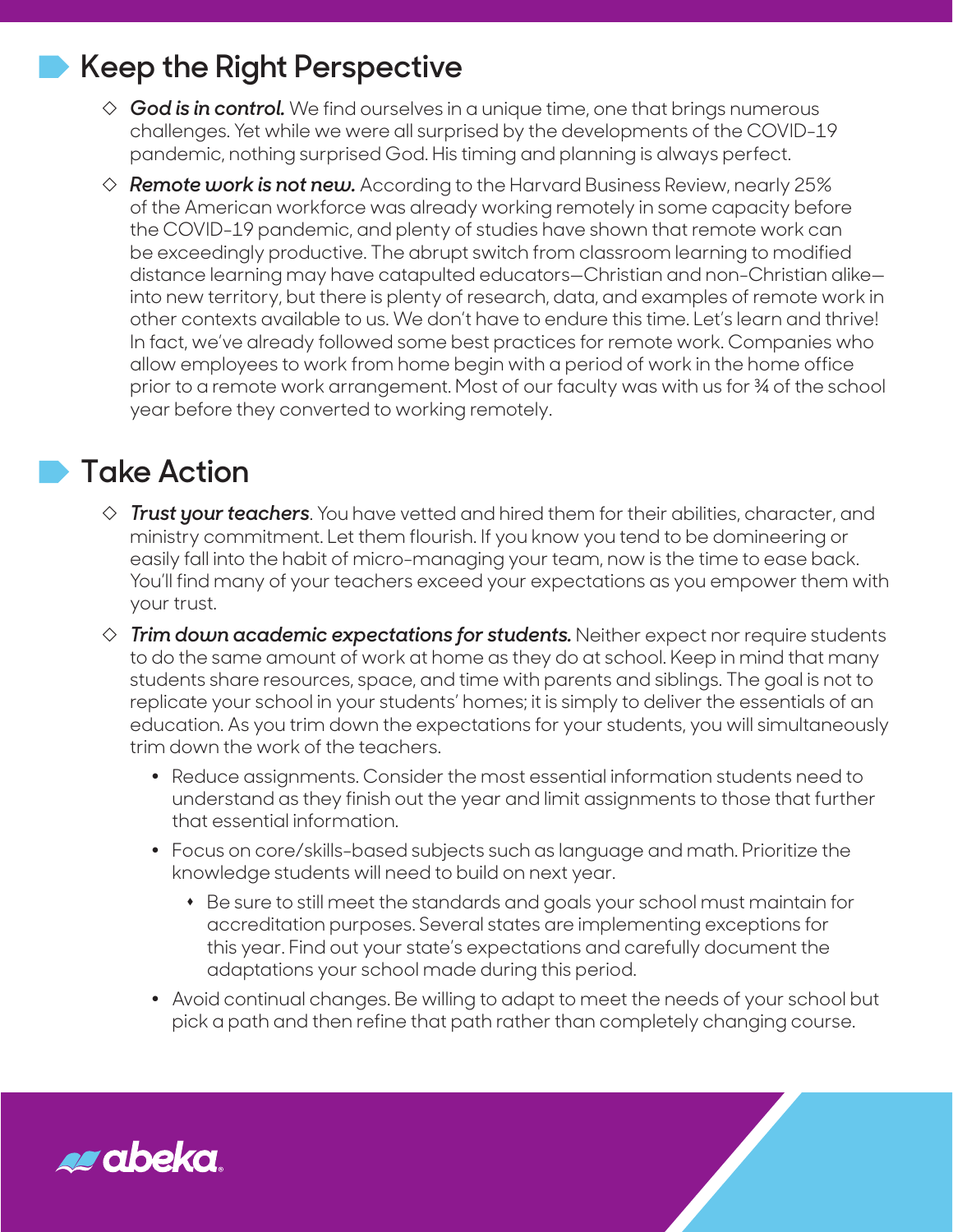#### ◊ *Support your teachers.*

- **Understand the challenges they're facing.** Many of the difficulties your teachers are facing at this time have to do with the responsibilities they have of implementing and maintaining remote instruction. While we might find ourselves facing these challenges for the first time, we can still gain better understanding of this situation by looking at what studies have shown to be the weaknesses of remote work and realize that these are exacerbated by the suddenness with which our teachers were thrust into their new environments.
	- **Superuision:** With a lack of face-to-face interaction, principals can begin to doubt the efficiency and productivity of the teachers. In turn, teachers tend to perceive that they are lacking support for their needs since principals appear to be out of reach. You will find yourself battling both reality and perception.
	- s *Information:* It takes more time to get basic answers. Additionally, research has revealed that coworker relationships are strained due to a decrease in communication and increased likelihood of distrust. Without the close proximity and context knowledge administrators and faculty would typically have, offense can be taken far more easily. Consider how body language, vocal inflection, and facial expression all contribute to communicating the actual meaning of the words being spoken. In contrast, the emails that most of us are relying on for communication only provide words.
	- s *Social isolation:* Loneliness is one of the most common complaints with remote work. In turn, loneliness may eventually lead to disengagement and a desire to leave not just the Christian school but the Christian education ministry as a whole.
	- **Distractions:** While we could create a seemingly endless list of potential distractions, the two main ones teachers are facing are

(1) dedicated workspace and

(2) adequate childcare.

Neither one of these has easy solutions at this time, but even as we aim to minimize them as much as possible, we need to expect distractions and not become overwhelmed when they occur.

- **Seek to mitigate the effects of those challenges.** We're all limited in time and resources right now, but you can take the following mitigation steps relatively quickly and inexpensively. These are recognized best practices reported by Harvard Business, Forbes, Education Week, and numerous other remote experts.
	- s *Exude calm confidence.* Be the calming, reassuring leader. Just as students often mirror the level of emotional stability modeled by their parents, so your teachers will reflect the emotional stability you model. Emotional contagion research has proven that workers look to their supervisors for clues on whether a crisis is manageable. This may be new territory for you and your teachers,

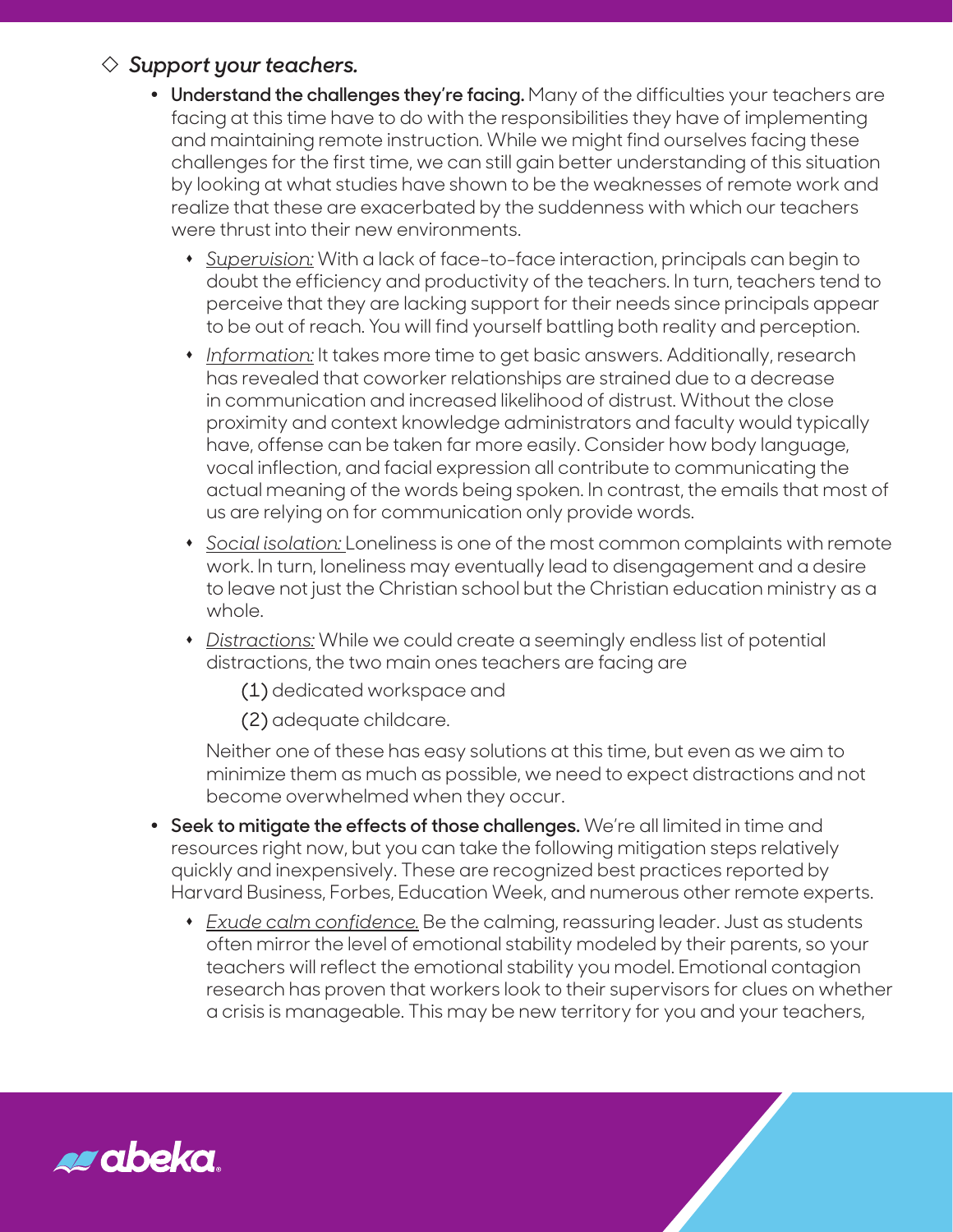but you are not pioneers. Others are doing it successfully. Your job is to find out what are successful practices and adapt to your situation. Focus on the potential rather than the unknown. Expressions such as "We've got this!" or "This will show our strengths," when sincerely given, are excellent.

- s *Establish order.* Empower teachers with your trust but still clearly communicate the expectations, boundaries, guidelines, processes, and policies related to both their personal performance and their students' performance. This includes the metrics used to define success. What is the final goal and what is the path to get there? What happens if students don't meet that goal?
- **\*** *Empower*. Let your teachers be the professionals you know they are. Give them parameters for instruction methods and frequency, but then let them do what they do best. Do not micromanage the processes. Instead, focus on results.
- s *Communicate frequently and clearly.* Communication is foundational to knowing if your ministry is accomplishing its goals, seeing potential problems on the horizon, and supporting your teachers. As the administrator, you become the chief information officer for the school. (Communication, if done properly, will consume a lion's share of your time right now.) Use a variety of platforms with your team—videoconferencing is best because it is most life-like. E-mail is OK for routine items. Text is fine for quick responses. Help your teachers establish communication schedules both with you and with the parents they are serving.
	- *-* Right now, aim for daily check-ins. These can be one-on-one or as a team, depending on the circumstances. You might plan videoconferencing as a team on Mondays and Fridays and then plan on individual check-ins on the intervening days.
	- Expectations and guidelines are best communicated in a written format. Consider emailing your teachers any new expectations and guidelines and then arranging a videoconference to clarify any points or answer any questions.
- s *Protect the person.* One of the clearest pitfalls of remote instruction is the loneliness and burnout to which your teachers are quite susceptible right now. Create ways to make personal connections.
	- Create a virtual space where teachers can interact with non-work topics. In the business world, the watercooler is often the area for workers to gather. In the school, it may be the lunch room. Since teachers cannot physically gather, help them create a place where they can do so virtually.
	- *-* Spend the first few minutes of meetings to inquire about personal matters. Use leading questions that help you quickly assess how your

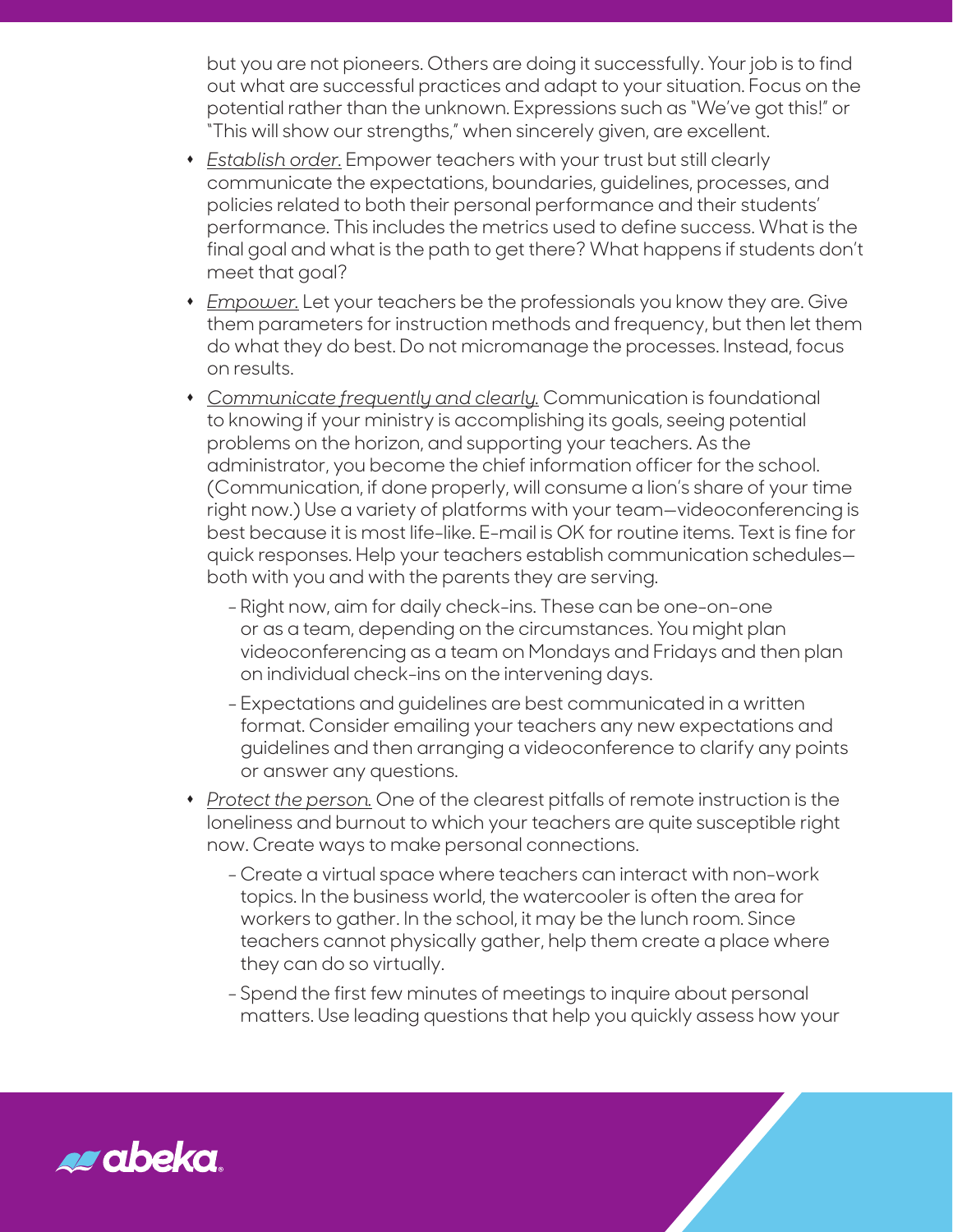teachers are doing. Such questions as "How much sleep were you able to get last night?" or "How are your children doing with their schooling?" often provide insightful answers to how the teacher is really doing.

- Help your teachers establish schedules. One of the biggest concerns we have for our teachers is burnout. Many are finding that parents and students have no qualms about contacting them late into the night. The reality is that our teachers cannot work normal school-day hours and still serve the late-night families. If evening communication is necessary, block off an earlier part of the day for personal/family time. Help your teachers limit evening communication to a set window (maybe 7:00- 9:00). Although your teachers are capable professionals, they may still need encouragement and direction from you to create a manageable schedule in balancing their personal and school responsibilities.
- Supply professional development tips like the Pomodoro Technique developed by Francesco Cirillo. He suggests that once workers choose a task, they work on the task for twenty-five minutes before taking a five-minute break. They return to the task for another twenty-five minutes before yet another five-minute break. After following this cycle four times (two hours), they take a longer break. It is always our role as administrators to help our teachers develop professionally. Time management is an area of professional development that will not only benefit them with their responsibilities right now but will continue to benefit them when they return to classroom teaching.

Just as our teachers are seeking ways to engage and motivate their students, so we must be seeking ways to engage and motivate our teachers during a time when many of them are tired and discouraged. You are the leader of your team. Seek to strengthen your team's unity and focus in order to continue to live out your school's purpose of reaching students for Christ and training them to live for Him.